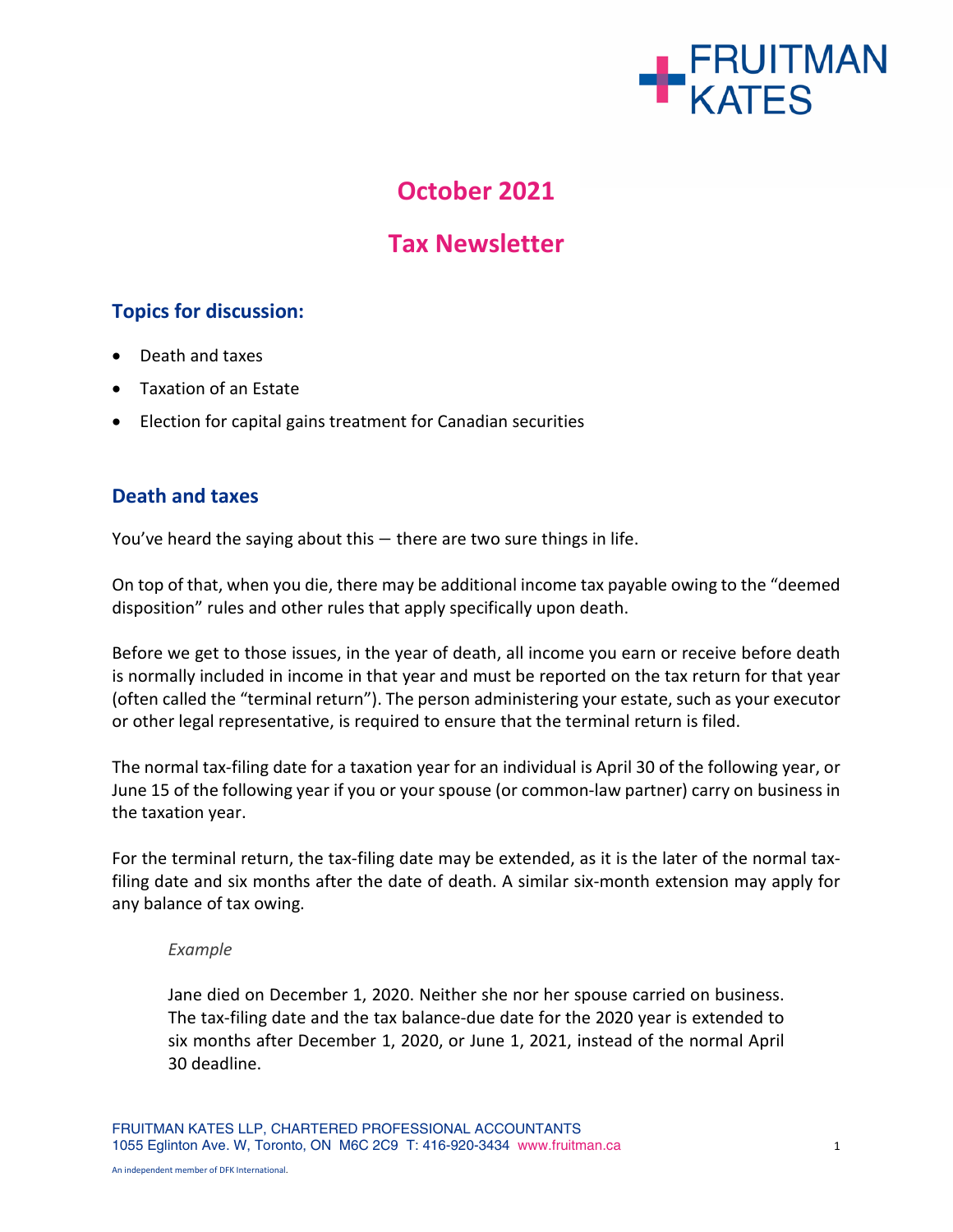

A similar six-month extension can apply if the person dies in one year before the tax-filing date for the previous year. However, this administrative extension by the CRA applies only to the *filing* deadline, not the balance-due deadline.

#### *Example*

Nina died on March 1, 2021. Neither she nor her spouse carried on business. Nina had not filed her 2020 tax return before her death.

The tax-filing date for the 2020 year is extended to six months after March 1, 2021, or September 1, 2021, instead of the normal April 30 deadline. However, any balance owning was still due by April 30, 2021, and interest will apply to any balance unpaid as of that date.

The tax-filing deadline and balance-due date for the 2021 terminal year will be April 30, 2022, since that is later than six months after Nina's death.

#### *Deemed disposition rules*

As mentioned, there are deemed disposition rules that apply upon your death.

Under these rules, you are deemed to have disposed of most of your capital properties at death for fair market value proceeds. The person who inherits the property from you is deemed to acquire it at a tax cost equal to the same fair market value. (There is an exception where the property passes to your spouse or common-law partner, as discussed below.)

As a result, accrued capital gains and losses on these properties will be triggered upon your death and must be reported on your terminal return. Like capital gains and losses during your lifetime, only one-half of the gains are included in income.

The reason for the deemed disposition? Capital gains are only taxable when there is a disposition of the property. So someone might own property for many years with significant accrued gains that have not been taxed. Without the deemed disposition at death, the accrued gains could go untaxed indefinitely, which is obviously something the government wanted to avoid when they introduced the deemed disposition rules.

#### *Special rules for capital losses*

Under regular rules, one-half of capital losses are allowable capital losses, which can be used only to offset taxable capital gains and not other sources of income.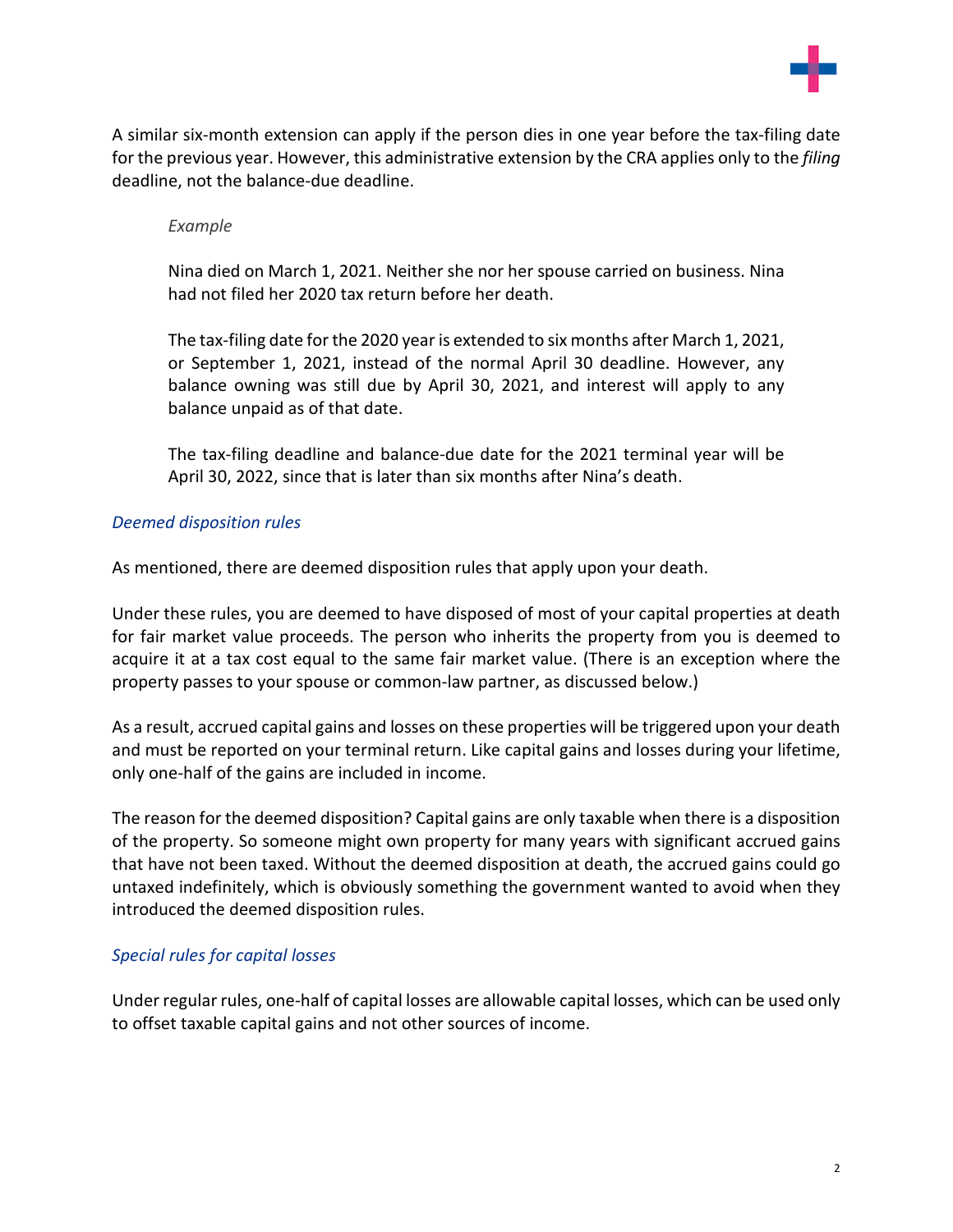

These rules are relaxed when a person dies. In this case, if the allowable capital losses in the terminal year, including those resulting from the deemed disposition rules, exceed the taxable capital gains for the terminal year, the difference is called the "net capital loss" for the year.

The net capital losses can be applied against other sources of income, either in the terminal year or the preceding year. If the return for the preceding year was already filed, the executor or legal representative can file a Form T1-ADJ, "T1 [Adjustment](https://www.canada.ca/en/revenue-agency/services/forms-publications/forms/t1-adj.html) Request", to request a carry-back of the loss to that year.

The only catch is that this special treatment of the net capital loss is reduced to the extent that the deceased claimed the capital gains exemption (the exemption for taxable capital gains from dispositions of qualified small business corporation shares or qualified farm or fishing property).

#### *Example*

John died in 2021. He had net capital losses in 2021 of \$20,000. John had claimed a \$12,000 capital gains exemption in earlier years. The difference of \$8,000 can reduce John's other sources of income (e.g. employment, business or property income) in either 2021 or 2020.

Alternatively, the \$20,000 net capital losses could be carried back for up to three years to offset taxable capital gains under the regular rules. For example, if John had \$30,000 of taxable capital gains in 2019, the net capital loss could be carried back to 2019 to reduce those taxable gains to \$10,000.

(There can be various different options and scenarios, and the most beneficial option would depend on the facts.)

A similar rule applies if the deceased has net capital losses from previous years that have not yet been utilized.

#### *Example*

Ahmed died in 2021. He had \$20,000 of net capital losses from 2018 that had not been used.

In 2021, he had \$6,000 of taxable capital gains. He previously claimed a \$5,000 capital gains exemption.

In 2021, the net capital losses from 2018 can reduce the taxable capital gains to zero, leaving \$14,000 of net capital losses. Net of the \$5,000 previously-claimed capital gains exemption, this leaves \$9,000 that can be deducted against other sources of income in either 2021 or 2020.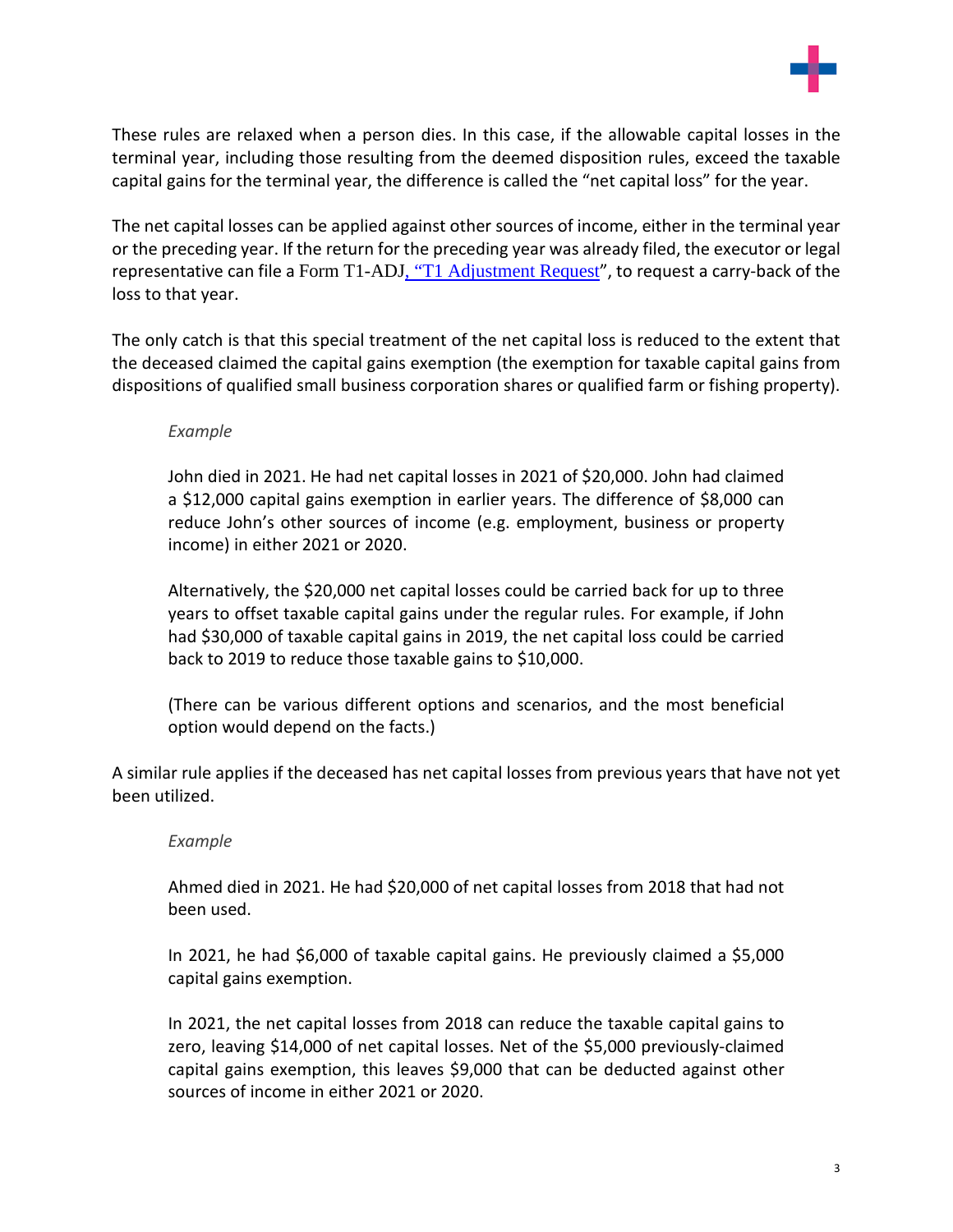

### *Rollover if property left to spouse*

If the deceased's property is left to their spouse or common-law partner, a tax-free "rollover" is allowed. Under this rule, the deceased has a deemed disposition for proceeds equal to their tax cost and the spouse acquires the property with the same tax cost.

A similar rule applies if the property is left to a qualifying spousal trust. In very general terms, this is a trust from which the deceased's spouse has the right to receive all the income during their lifetime and no one else can obtain the capital of the trust during their lifetime. Other conditions apply.

However, the deceased's executor or legal representative can elect out of the rollover, in which case the deemed disposition rules discussed above apply. In other words, under the election the property would be deemed to be disposed at fair market value rather than the deceased's tax cost. The election can be made on a property-by-property basis, so one could elect out of the rollover for some property but retain the rollover for other property.

So why would someone make this election out of the rollover?

There are at least three situations where making the election makes sense.

First, there may be property that had an accrued capital loss. If the election is made, the loss will be triggered in the deceased's terminal return, and the capital loss rules discussed above can be used to reduce the deceased's tax.

Second, if the property has an accrued capital gain, but the deceased has allowable capital losses in the terminal year or net capital losses from previous years that can offset that gain, the election will trigger that gain which can be offset by the losses. So the deceased will pay no tax on that gain, as with the rollover situation. However, the spouse will acquire the property with an increased tax cost, equal to the fair market value of the property, rather than the deceased's tax cost. This increased tax cost will decrease the spouse's gain if they later sell the property (or will increase any later capital loss).

Third, gains from the property may be eligible for the capital gains exemption for "qualified small business corporation shares" or "qualified farming or fishing property". The lifetime exemption for small business shares is \$892,218 of capital gains, and for farm/fishing property is \$1 million of capital gains (2021 figures). If the property has an accrued gain and the deceased has an exemption remaining, the election will trigger the gain, which can be offset by the exemption. So the deceased will pay no tax on the gain, and the spouse gets an increased tax cost.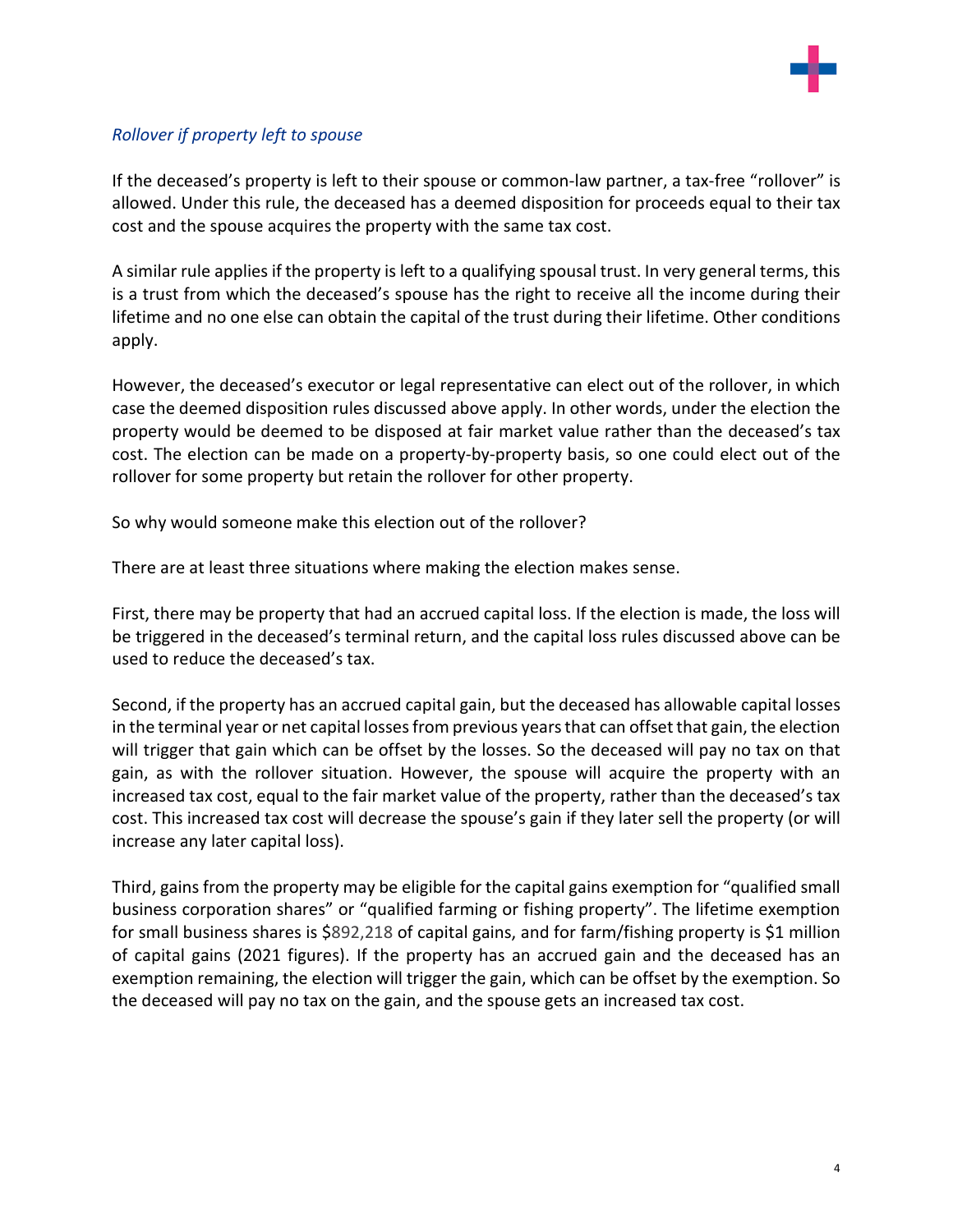

Furthermore, since the election out of the rollover is done on a property-by-property basis, there is some flexibility depending on the deceased's tax situation.

#### *Example*

Pam died in 2021. At the time of her death, she had \$200,000 of available unused exemption for capital gains. She owned 100 qualified small business corporation shares. At the time of her death, the accrued capital gain on these shares totalled \$400,000. In other words, the fair market value of the shares exceeded her cost of the shares by \$400,000. Under her will, she left all of the shares to her spouse.

The election can be made on 50, or half, of the shares. That will trigger a capital gain of \$200,000 (half of the total \$400,000 accrued gain), which will be offset by the capital gains exemption, leaving no tax payable for Pam. The remaining 50 shares can go under the rollover, again leaving no tax payable for Pam.

Pam's spouse will have a tax cost on the first 50 shares equal to their fair market value. The spouse will then inherit a tax cost on the other 50 shares equal to Pam's tax cost of those shares. However, under the cost averaging rules in the Income Tax Act, the tax costs of all 100 shares will be averaged out. For instance, if the fair market value of 50 shares was \$250,000 and Pam's tax cost of 50 shares was \$50,000, her spouse would have a total tax cost of \$300,000 for the 100 shares, or \$3,000 per share.

#### *Rights and things*

Another rule in the Income Tax Act requires a deceased to include in income in the terminal year the value of "rights or things" at the time of death. Although the term is not defined in detail, you can think of rights or things as being income to which the deceased was ultimately entitled but was not included in the regular income tax calculation before death.

For example, under the regular rules, employment income is included in income when it is received. Suppose the deceased taxpayer was an employee who was paid monthly, and died on April 2, 2021 without having received her March 2021 salary. Under the regular rules, the March salary would not be included before the death since it was not received by then. But the March salary will be a "right or thing", and is therefore included in the deceased's income in 2021, subject to the comments below.

Other examples of rights or things include the following:

- Old age security benefits, and Canada Pension Plan or Quebec Pension Plan payments that were payable in the month before the death but not paid until after the death;
- uncashed matured bond or other debt coupons at the time of death;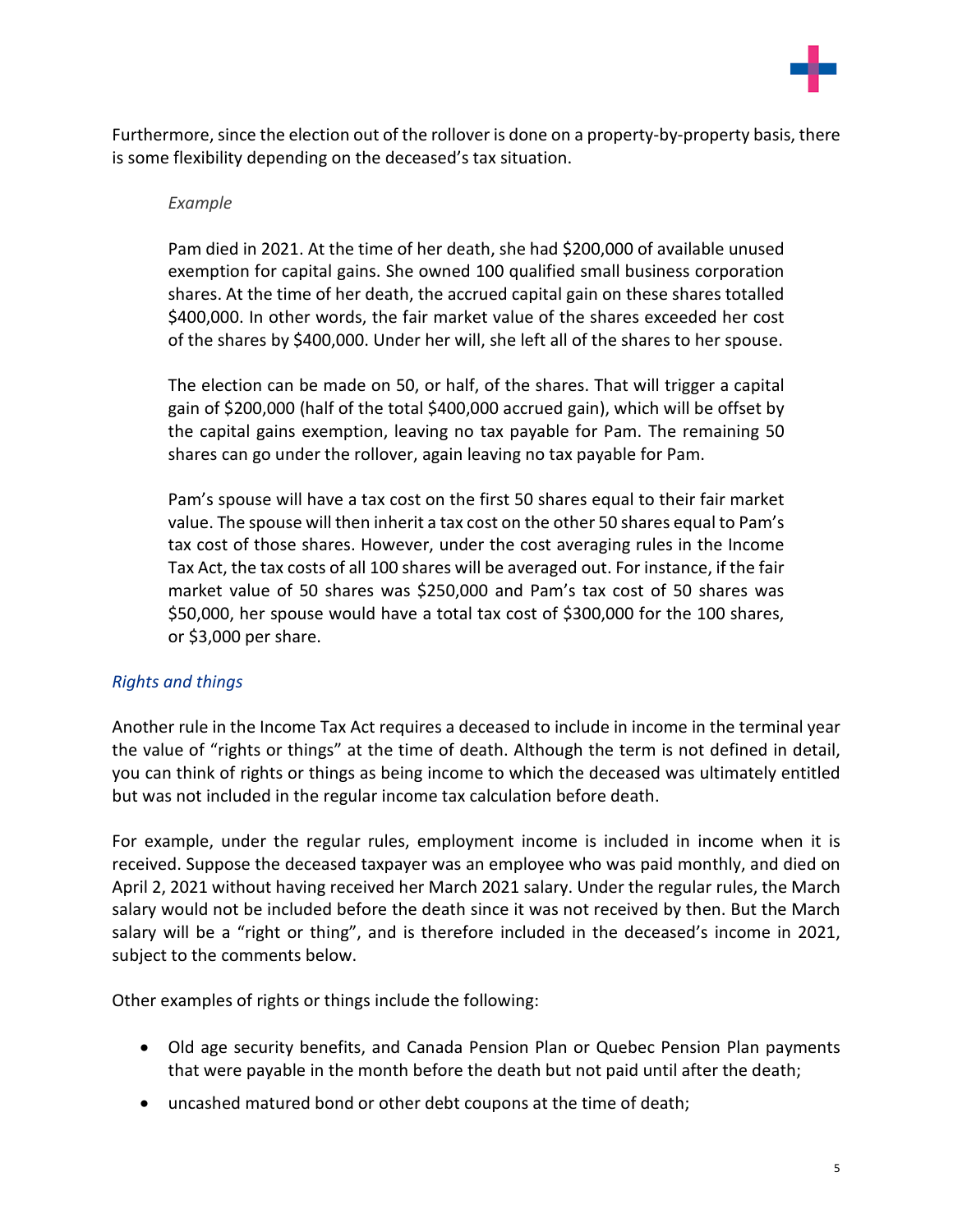

- interest income receivable before death, but not received and not reported in previous years;
- unpaid dividends declared before the date of death (dividends are typically declared before they are paid); and
- supplies on hand, inventory, and accounts receivable if the deceased was a farmer or fisher and used the cash method of computing income.

There are two ways of reporting rights and things.

First, if an election is made by the later of 1 year after the date of death and 90 days after the date of the notice of assessment for the terminal year, the rights or things are included in a separate tax return. The separate return will include only the value of the rights and things, and not the other income for the deceased which is in the regular terminal return. One cannot split the rights or things between the two returns. The second option is that they all go in the regular terminal return.

The election for the separate return may be beneficial for a couple of reasons.

First, in the separate return, the deceased is treated as a separate taxpayer, and will be taxed at the graduated tax rates that apply under the regular return. Basically, this allows some income splitting between the rights and things and the deceased's other income.

#### *Example*

Bela died in 2021 with rights and things valued at \$40,000. She also had \$300,000 of other taxable income in 2021.

The other taxable income above \$216,511 (where the top tax bracket begins) will be subject to the highest marginal federal tax rate of 33% (plus whatever provincial rate applies). Without the election, the \$40,000 of rights and things would also be taxed at the 33% federal rate. With the election, the \$40,000 will be placed in the separate return and taxed at the lowest 15% federal rate (plus applicable provincial tax).

Second, the deceased can double up on certain tax credits, and therefore claim them in both the regular return and the separate return. The credits that can be claimed on both returns include:

- the basic personal credit;
- the age credit if over 65 years old;
- the spouse or common-law partner credit;
- the eligible dependant credit, sometimes called the equivalent-to-spouse credit;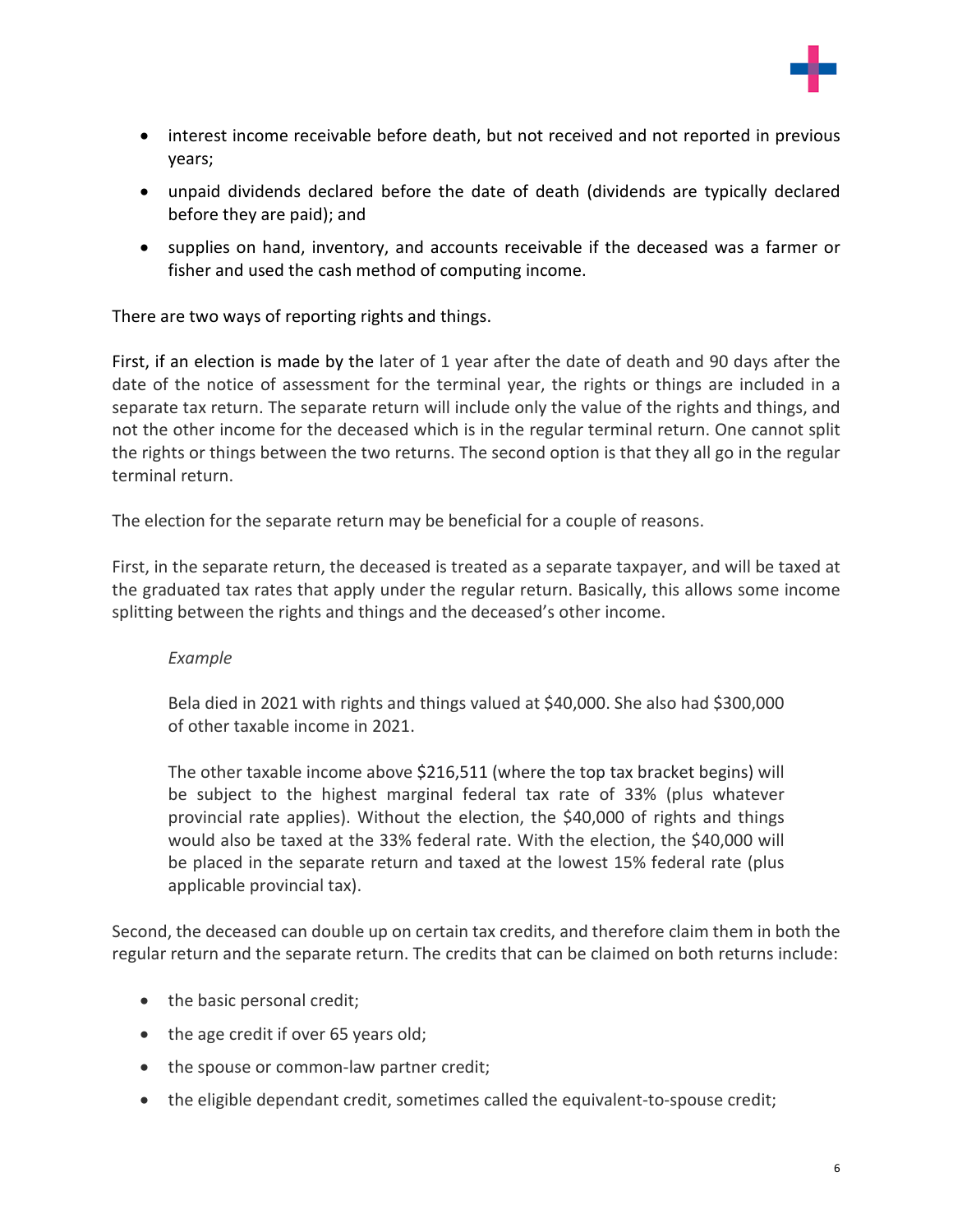

- the Canada caregiver credit in respect of the deceased's spouse or common-law partner or eligible dependant aged 18 or over; and
- the Canada caregiver credit for certain other infirm dependants.

#### *Tax can be paid over ten years*

The income tax resulting from the deemed disposition rules and the "rights and things" rule can be spread out and paid in ten equal instalments if security is posted with the CRA and the executor or legal representative makes an election. Interest must be paid at the prescribed rate of interest at the time of the election.

#### *Amounts accrued to death*

There is also a rule that requires the deceased to include in income certain amounts that accrued to the date of death that would not otherwise be included at that time under the regular rules. This rule includes things like employment income accrued to the date of death – for example, where the deceased died in-between pay cheques. It could also include interest on a bond that accrued to the date of death.

These amounts are **not** eligible for the separate return treatment discussed above.

# **Taxation of an Estate**

At the risk of sounding ominous, but continuing on with the deceased theme, this section discusses the tax rules for an estate.

Basically, when a person dies, their estate comes into existence at that time as a matter of law. In Quebec, the official term is a succession. To keep things simple, both will be referred to as an "estate" in this discussion, which is also the term used in the federal Income Tax Act.

An estate is considered a trust, a person, and a taxpayer under the Act. Assuch, if it earnsincome and owes tax, a tax return must be filed and the tax must be paid, as with any other taxpayer.

An estate is considered a testamentary trust. In most cases, an estate is considered a graduated rate estate ("GRE") for the first 36 months of its existence as long as it remains a testamentary trust (more on this below). After 36 months, it is no longer a GRE and is treated like any other estate or trust.

There are advantages to GRE status.

The main advantage is the application of graduated tax rates to the GRE taxable income, being the same graduated tax rates that apply to individuals during their lifetimes. All other estates or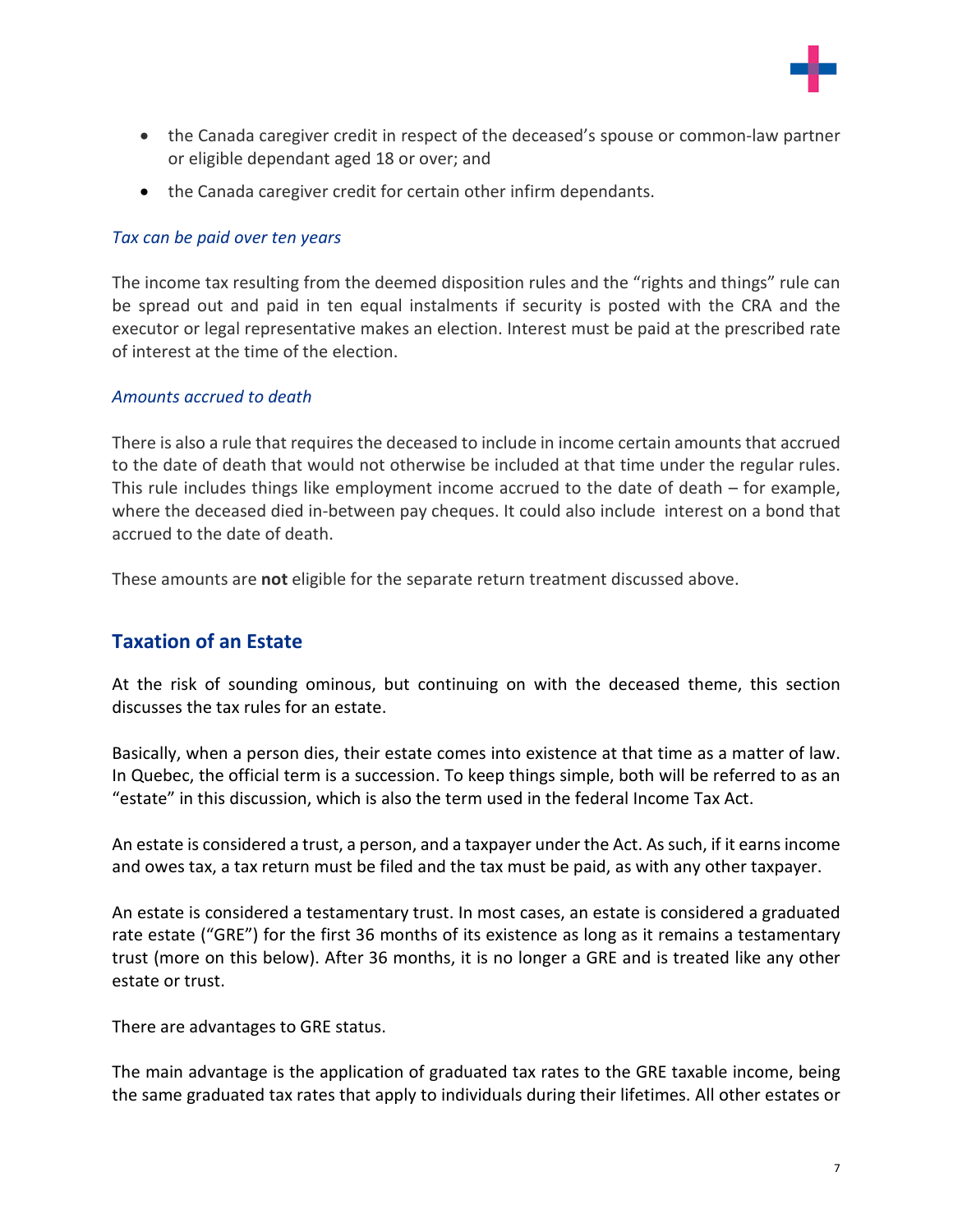

trusts are subject to a flat tax rate at the highest marginal rate, which is 33% federally, and varies from about 49% to 54% when provincial taxes are added, depending on the province in which the estate or trust is resident.

Other advantages of GRE status include:

- The GRE can choose an off-calendar taxation year or a calendar taxation year (all other estates and trusts must use the calendar year);
- The GRE's first \$40,000 of adjusted taxable income is not subject to the "alternative minimum tax", which can apply if it has significant tax breaks or amounts that are subject to preferential tax rules; and
- The GRE is not required to pay annual tax instalments.

After 36 months the GRE ceases to be a GRE and is simply an estate that does not qualify for the graduated tax rates and the other tax advantages. However, the GRE can cease to qualify before the 36 months in certain other cases. For example, if the estate ceases to be a "testamentary trust" because someone other than the deceased contributes property to estate (with some limited exceptions), then it ceases to be a GRE and from that point on will not qualify for the tax advantages.

On a final point, the CRA takes the position that a deceased can have only one GRE, even if the deceased has multiple wills and property in different jurisdictions.

# **Election for capital gains treatment for Canadian securities**

If you sell a security, such as a share, bond, or mutual fund, and realize a gain, the gain will be a capital gain unless you are found to be in the business of selling the security. If you are in the business, the gain will be considered business income.

The difference is significant. A capital gain is only one-half included in income as a taxable capital gain, whereas business income is fully included. On the flip side, a capital loss is only one-half deductible and only against taxable capital gains, whereas a business loss is fully deductible against all sources of income.

If you would like to ensure capital gains treatment for gains on sale of Canadian securities, you can make an election in your tax return for a year. If you do so, your gains from the sale of Canadian securities for that year and all subsequent years will be capital gains. The downside is that all of your losses will be capital losses, which are not as beneficial from a tax perspective compared to business losses.